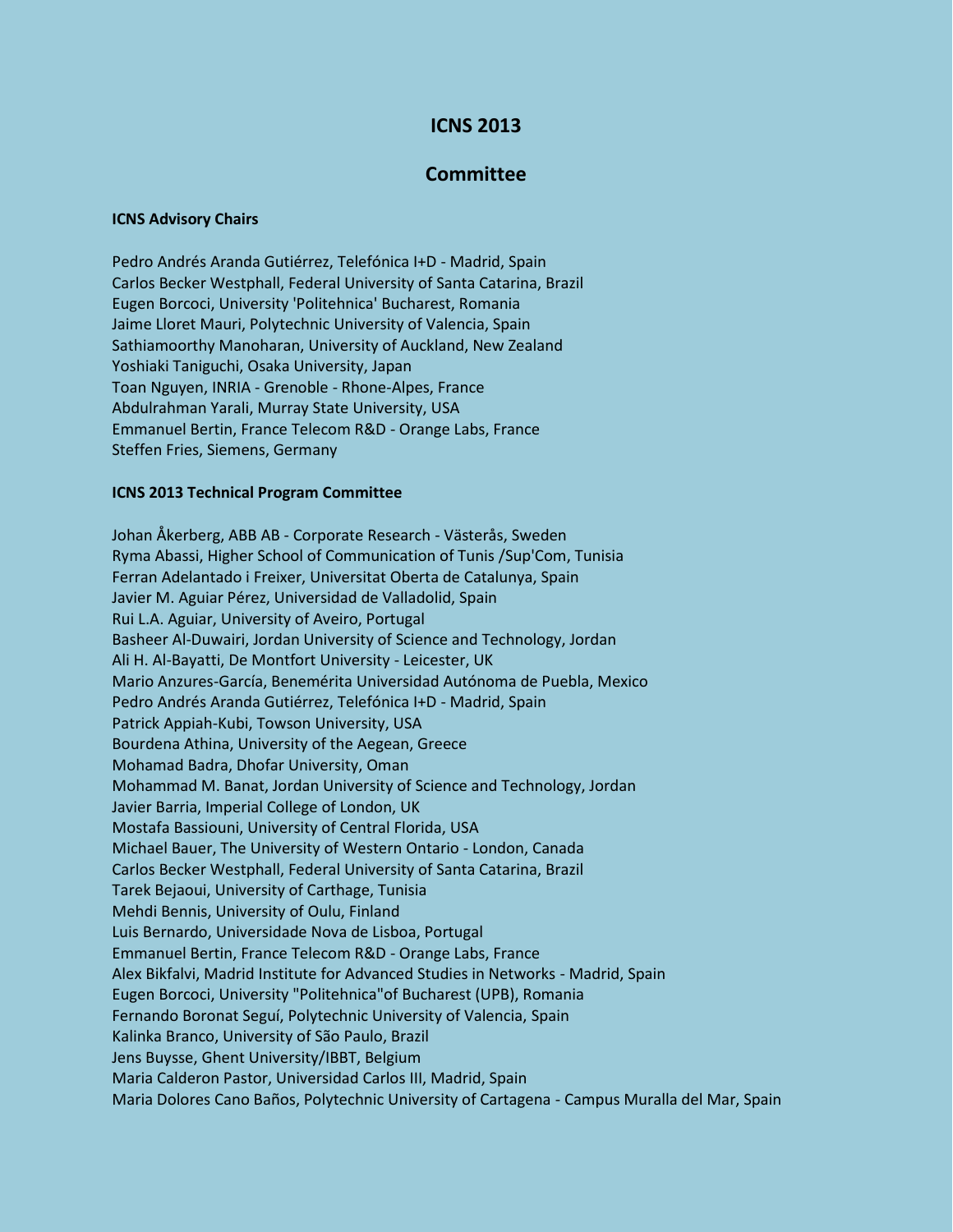Tarik Caršimamovic, BHTelecom, Bosnia and Herzegovina José Cecílio, University of Coimbra, Portugal Patryk Chamuczynski, Technisat Digital R&D, Poland Bruno Chatras, Orange Labs, France Wei Cheng, University of California - Davis, USA Jun Kyun Choi, KAIST, Korea Victor Clincy, Kennesaw State University, USA Hugo Coll Ferri, Universidad Politecnica de Valencia, Spain Todor Cooklev, Indiana University - Purdue University Fort Wayne, USA Alejandro Cordero, Amaranto Consultores, Spain Noelia Correia, Universidade do Algarve, Portugal Taiping Cui, Inha University - Incheon, Korea Carlton Davis, École Polytechnique de Montréal, Canada João Henrique de Souza Pereira, University of São Paulo, Brazil Wei Ding, New York Institute of Technology, USA Zbigniew Dziong, ETS - Montreal, Canada Giuseppe Durisi, Chalmers University of Technology - Göteborg, Sweden El-Sayed El-Alfy, King Fahd University of Petroleum and Minerals, Saudi Arabia Safwan El Assad, Institut d'Electronique et des Télécommunications de Rennes || École d'ingénieurs de l'université de Nantes, France Fakher Eldin Mohamed Suliman, Sudan University of Science and Technology, Sudan Issa Elfergani, Instituto de Telecomunicações - Aveiro, Portugal || University of Bradford, UK Juan Flores, University of Michoacan, Mexico Steffen Fries, Siemens, Germany Sebastian Fudickar, University of Potsdam, Germany Michael Galetzka, Fraunhofer Institute for Integrated Circuits - Dresden, Germany Alex Galis, University College London, UK Ivan Ganchev, University of Limerick, Ireland Elvis Eduardo Gaona G., Universidad Distrital Francisco José de Caldas, Colombia Abdennour El Rhalibi, Liverpool John Moores University, UK Stenio Fernandez, Federal University of Pernambuco, Brazil Gianluigi Ferrari, University of Parma, Italy Miguel Garcia Pineda, Universitat Politecnica de Valencia, Spain Rosario Garroppo, Università di Pisa, Italy Sorin Georgescu, Ericsson Research, Canada Mikael Gidlund, ABB, Sweden Marc Gilg, University of Haute Alsace, France Debasis Giri , Haldia Institute of Technology, India Ivan Glesk, University of Strathclyde - Glasgow, UK Ann Gordon-Ross, University of Florida, USA Victor Govindaswamy, Texas A&M University-Texarkana, USA Dominic Greenwood, Whitestein, Switzerland Jean-Charles Grégoire, INRS - Université du Québec - Montreal, Canada Vic Grout, Glyndwr University - Wrexham, UK Ibrahim Habib, City University of New York, USA Go Hasegawa, Osaka University, Japan Hermann Hellwagner, Klagenfurt University, Austria Enrique Hernandez Orallo, Universidad Politécnica de Valencia, Spain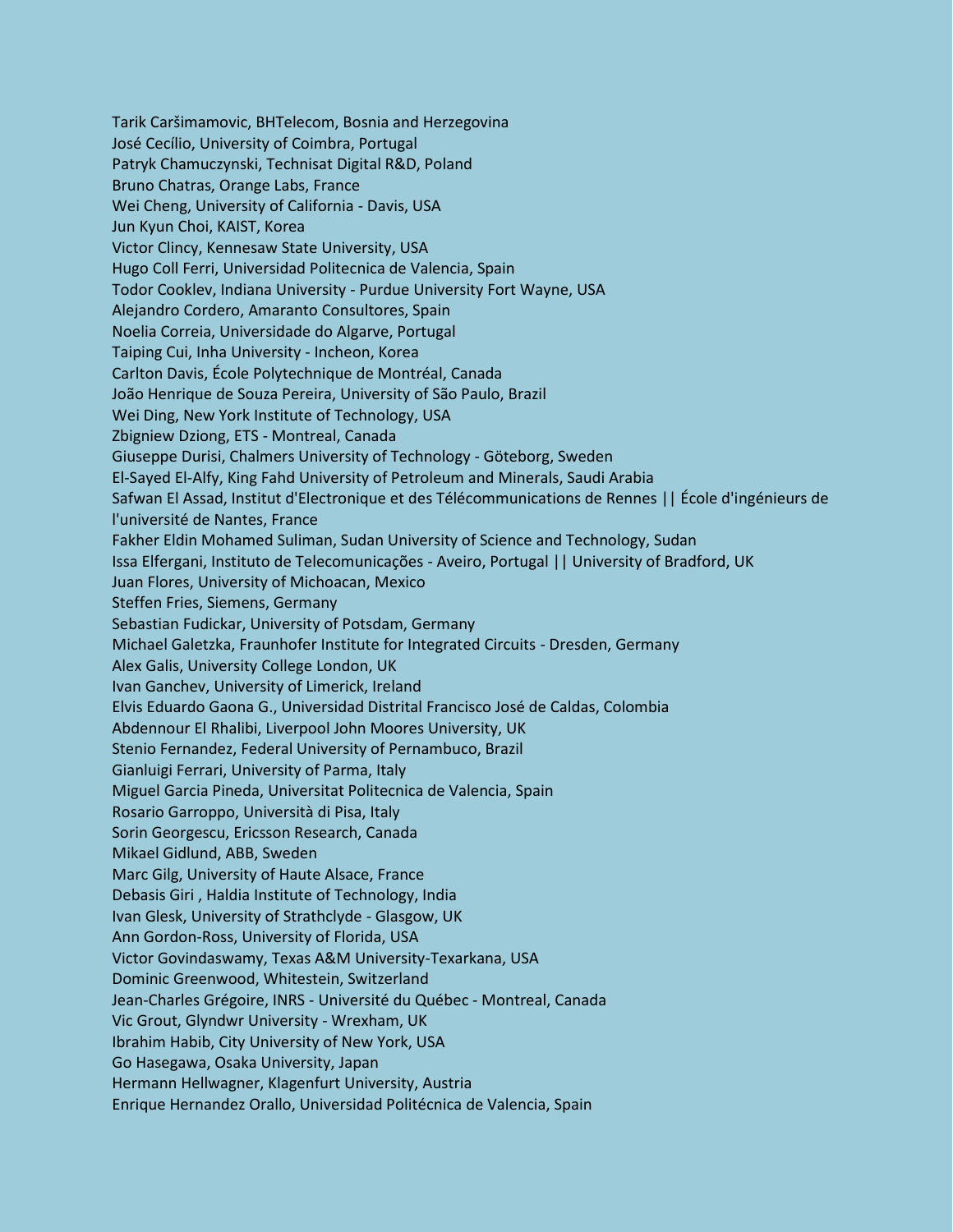Zhihong Hong, Communications Research Centre, Canada Per Hurtig, Karlstad University, Sweden Naohiro Ishii, Aichi Institute of Technology, Japan Arunita Jaekel, University of Windsor, Canada Tauseef Jamal, University Lusofona - Lisbon, Portugal Peter Janacik, University of Paderborn, Germany Imad Jawhar, United Arab Emirates University, UAE Ravi Jhawar, Universitàdegli Studi di Milano - Crema, Italy Sudharman K. Jayaweera, University of New Mexico - Albuquerque, USA Ying Jian, Google Inc, USA Fan Jiang, Tuskegee University, USA Eunjin (EJ) Jung, University of San Francisco, USA Enio Kaljic, University of Sarajevo, Bosnia and Herzegovina Georgios Kambourakis, University of the Aegean - Karlovassi, Greece Hisao Kameda, University of Tsukuba, Japan Nirav Kapadia, Public Company Accounting Oversight Board (PCAOB), USA Georgios Karagiannis, University of Twente, The Netherlands Masoumeh Karimi, Technological University of America, USA Aggelos K. Katsaggelos, Northwestern University - Evanston, USA Sokratis K. Katsikas, University of Piraeus, Greece Razib Hayat Khan, NTNU, Norway Bithika Khargharia, Cisco Systems, Inc., USA Dong Seong Kim, University of Canterbury, New Zealand Younghan Kim, Soongsil University - Seoul, Republic of Korea Mario Kolberg, University of Stirling - Scotland, UK Lisimachos Kondi, University of Ioannina, Greece Jerzy Konorski, Gdansk University of Technology, Poland Elisavet Konstantinou, University of the Aegean, Greece Kimon Kontovasilis, NCSR "Demokritos", Greece Andrej Kos, University of Ljubljana, Slovenia Igor Kotenko, St. Petersburg Institute for Informatics and Automation, Russia Evangelos Kranakis, Carleton University, - Ottawa, Canada Francine Krief, University of Bordeaux, France Suk Kyu Lee, Korea University at Seoul, Republic of Korea DongJin Lee, Auckland University, New Zealand Leo Lehmann, OFCOM, Switzerland Ricardo Lent, Imperial College London, UK Alessandro Leonardi, AGT Group (R&D) GmbH - Darmstadt, Germany Qilian Liang, University of Texas at Arlington, USA Wen-Hwa Liao, Tatung University - Taipei, Taiwan Fidel Liberal Malaina, University of Basque Country, Spain Thomas Little, Boston University, USA Giovanni Livraga, Università degli Studi di Milano - Crema, Italy Jaime Lloret Mauri, Polytechnic University of Valencia, Spain Edmo Lopes Filho, Algar Telecom, Brazil Albert Lysko, Meraka Institute/CSIR- Pretoria, South Africa Zoubir Mammeri, ITIT - Toulouse, France Sathiamoorthy Manoharan, University of Auckland, New Zealand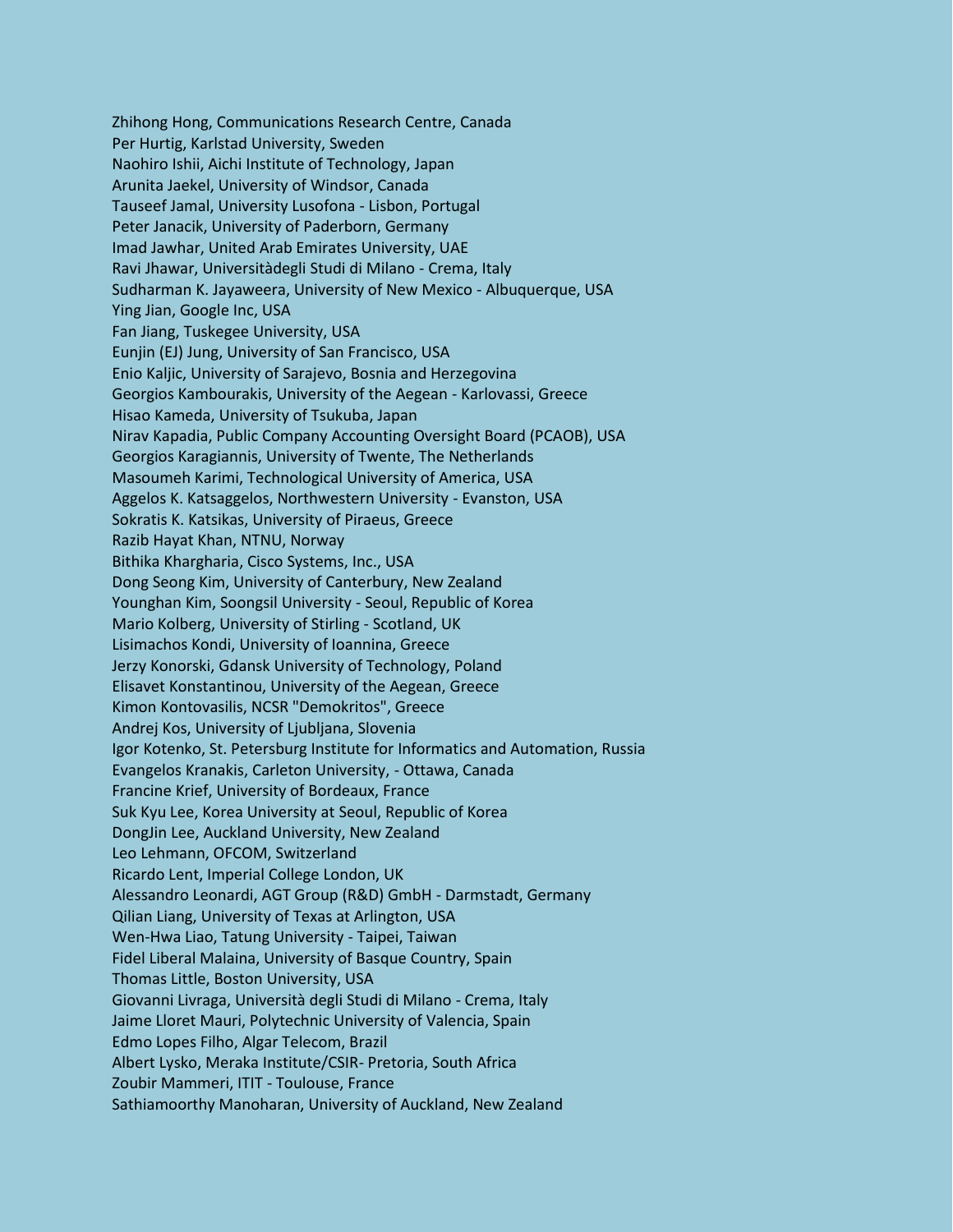Moshe Masonta, Tshwane University of Technology - Pretoria, South Africa George Mastorakis, Technological Educational Institute of Crete, Greece Constandinos X. Mavromoustakis, University of Cyprus, Cyprus Ivan Mezei, University of Novi Sad, Serbia Katerina Mitrokotsa, EPFL, Switzerland Klaus Moessner, University of Surrey- Guildford, UK Mohssen Mohammed, Cape Town University, South Africa Mario Montagud Climent, Polytechnic University of Valencia, Spain Carla Monteiro Marques, University of State of Rio Grande do Norte, Brazil Oscar Morales, Chalmers University of Technology, Sweden Lorenzo Mossucca, Istituto Superiore Mario Boella - Torino, Italy Arslan Munir, University of Florida - Gainesville, USA Nikolai Nefedov, Nokia, Finland Petros Nicopolitidis , Aristotle University of Thessaloniki , Greece Toan Nguyen, INRIA, France Bruce Nordman , Lawrence Berkeley National Laboratory, USA Serban Obreja, University Politehnica - Bucharest, Romania Kazuya Odagiri, Yamaguchi University, Japan Máirtín O'Droma, University of Limerick, Ireland Tae (Tom) Oh, Rochester Institute of Technology, USA Jinwoo Park, Korea University, Korea Harry Perros, North Carolina State University, USA Dennis Pfisterer, University of Luebeck, Germany Francisca Aparecida Prado Pinto, Federal University of Ceará, Brazil Francesco Quaglia, Sapienza Università di Roma, Italy Karim Mohammed Rezaul, Centre for Applied Internet Research (CAIR), NEWI, University of Wales, UK Oliviero Riganelli, University of Milano Bicocca, Italy David Rincon Rivera, Technical University of Catalonia (UPC) - Barcelona, Spain Diletta Romana Cacciagrano, Università di Camerino, Italia Paolo Romano, Instituto Superior Tecnico/INESC-ID - Lisbon, Portugal Sattar B. Sadkhan, University of Babylon, Iraq Alessandra Sala, University of California - Santa Barbara, USA Francisco Javier Sánchez Bolumar, Centro de Formación Tecnológica - Valencia, Spain Luz A. Sánchez-Gálvez, Benemérita Universidad Autónoma de Puebla, México Susana Sargento, University of Aveiro, Portugal Panagiotis Sarigiannidis, University of Western Macedonia - Kozani, Greece Reijo Savola, VTT, Finland Stefan Schmid, TU Berlin & Telekom Innovation Laboratories (T-Labs), Germany René Serral Garcia, Universitat Politècnica de Catalunya, Spain Xu Shao, Institute for Infocomm Research, Singapore Fangyang Shen, City University of New York, USA Jian Shen, Chosun University, Gwangju, Republic of Korea Tsang-Ling Sheu, National Sun Yat-Sen University - Kaohsiung, Taiwan Eunsoo Shim, Avaya Labs Research, USA Simone Silvestri, University of Rome "La Sapienza", Italy Thierry Simonnet, ESIEE-Paris, France Navjot Singh, Avaya Labs Research, USA Charalabos Skianis, University of Aegean - Karlovasi, Greece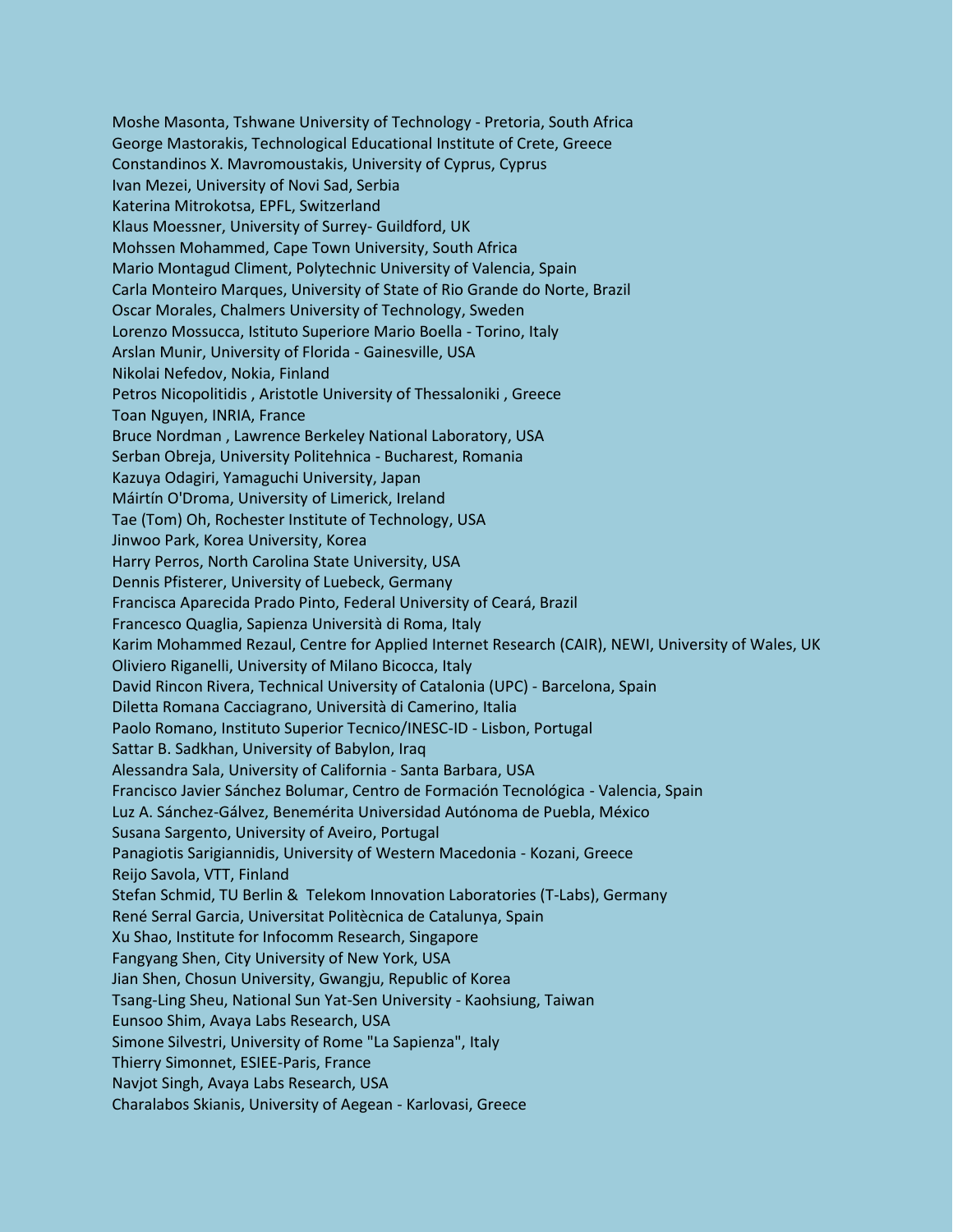Vasco Soares, Instituto de Telecomunicações / University of Beira Interior / Polytechnic Institute of Castelo Branco, Portugal José Soler, Technical University of Denmark, Denmark Gritzalis Stefanos, University of the Aegean, Greece Akira Takura, Jumonji University, Japan Yoshiaki Taniguchi, Osaka University, Japan Olivier Terzo, Istituto Superiore Mario Boella - Torino, Italy Christian Timmerer, Alpen-Adria-Universität Klagenfurt, Austria Petia Todorova, Fraunhofer Institut FOKUS - Berlin, Germany Binod Vaidya, University of Ottawa, Canada Hans van den Berg, TNO / University of Twente, The Netherlands Ioannis O. Vardiambasis, Technological Educational Institute (TEI) of Crete - Branch of Chania, Greece Dario Vieira, EFREI, France Bjørn Villa, Norwegian Institute of Science and Technology, Norway José Miguel Villalón Millan, Universidad de Castilla - La Mancha, Spain Manuel Villén-Altamirano, Universidad Politécnica de Madrid, Spain Demosthenes Vouyioukas, University of the Aegean - Karlovassi, Greece Arno Wacker, University of Kassel, Germany Bin Wang, Wright State University - Dayton, USA Mea Wang, University of Calgary, Canada Tingkai Wang, London Metropolitan University, UK Michelle Wetterwald, EURECOM - Sophia Antipolis, France Ouri Wolfson, University of Illinois - Chicago, USA Feng Xia, Dalian University of Technology, China Homayoun Yousefi'zadeh, University of California - Irvine, USA Vladimir S. Zaborovsky, Polytechnic University/Robotics Institute - St.Petersburg, Russia Sherali Zeadally, University of the District of Columbia, USA Tao Zheng, Orange Labs Beijing, China Yifeng Zhou, Communications Research Centre, Canada Ye Zhu, Cleveland State University, USA Piotr Zuraniewski, University of Amsterdam (NL), The Netherlands /AGH University of Science and Technology, Poland

## **LMPCNA 2013 Workshop Chair**

Mak Sharma, Birmingham City University City, UK

## **LMPCNA 2013 Technical Program Committee**

Nalin Abeysekera, Open University of Sri Lanka, Sri Lanka Ron Austin, Birmingham City University, UK Irfan Awan, University of Bradford, UK Rehan Bhana, Birmingham City University, UK Giancarlo Bo, Technology and Innovation Consultant – Genova, Italy Maiga Chang, Athabasca University, Canada Pavel Cicak, Slovak University of Technology, Slovakia Giuseppe Cinque, Consorzio ELIS - Rome, Italy Dumitru Dan Burdescu, University of Craiova, Romania